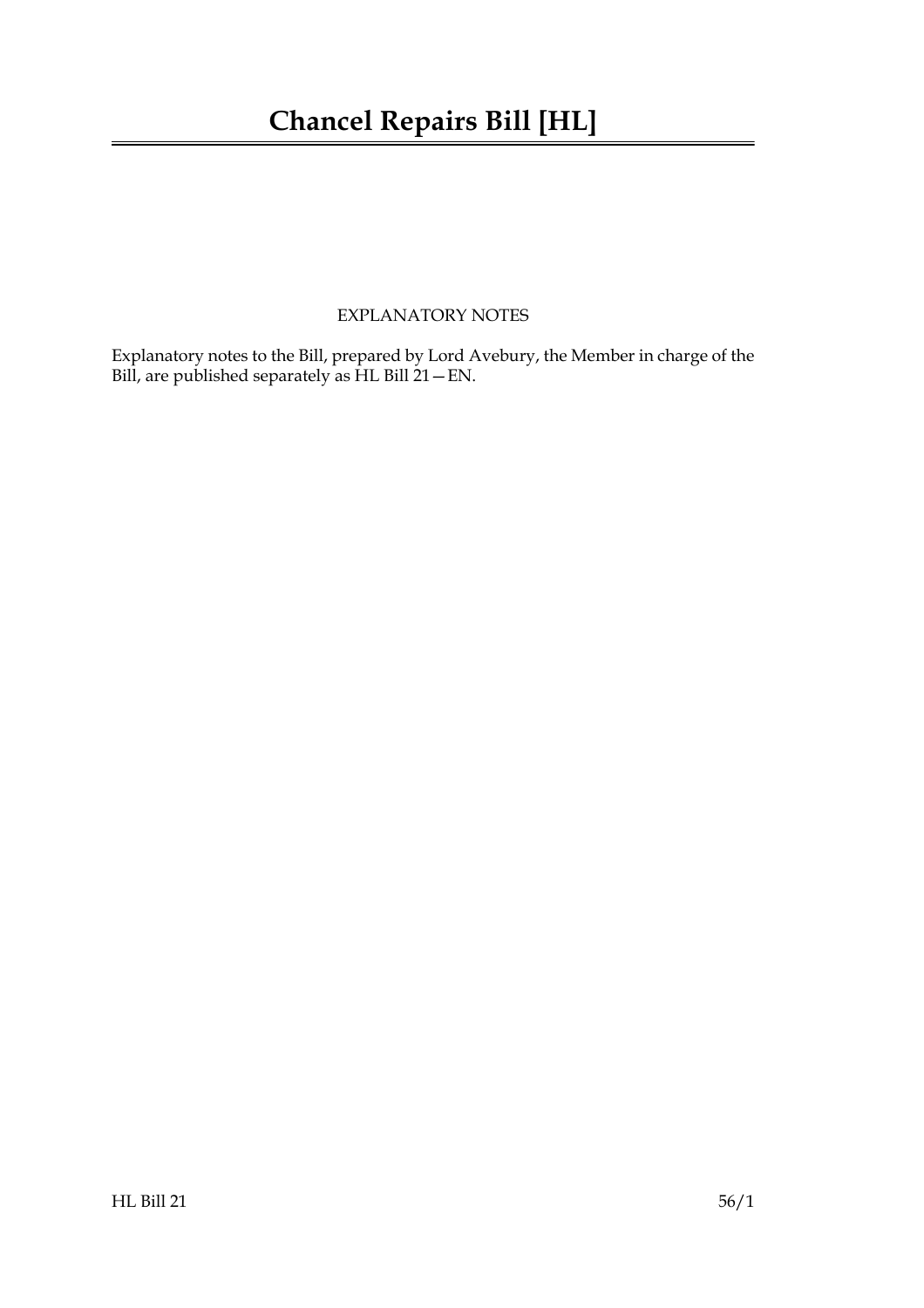

Make provision for ending the liability of lay rectors for the repair of chancels, and for connected purposes.

E IT ENACTED by the Queen's most Excellent Majesty, by and with the advice and consent of the Lords Spiritual and Temporal, and Commons, in this present **B** E IT ENACTED by the Queen's most Excellent Majesty, by and with consent of the Lords Spiritual and Temporal, and Commons, Parliament assembled, and by the authority of the same, as follows:  $-$ 

#### **1 Abolition of liability to repair chancels**

- (1) No person shall after the commencement of this Act be liable as lay rector for the repair of the chancel of any church or chapel.
- (2) Subsection (1) shall not apply to a liability which exists by virtue of the proviso to section 31(2) of the Tithe Act 1936 (liabilities to repair chancels, etc).

#### **2 Transitional provisions**

- (1) Section 1 above shall not apply to a person's liability in respect of a claim made in proceedings brought against him—
	- (a) before the commencement of this Act,
	- (b) within two years of the commencement of this Act by another person liable as lay rector, or *10*
	- (c) within two years of the commencement of this Act as a party to proceedings brought before the commencement of this Act against another person liable as lay rector.
- (2) For the purposes of subsection (1), proceedings shall be treated as brought against a person on the day on which he is served with process making him a party to those proceedings. *15*
- (3) Subsection (1) above shall not be construed as enabling proceedings to be brought against a person by virtue of his becoming lay rector after the commencement of this Act.

#### **3 Extent, commencement and short title**

(1) This Act extends to England only.

*5*

*20*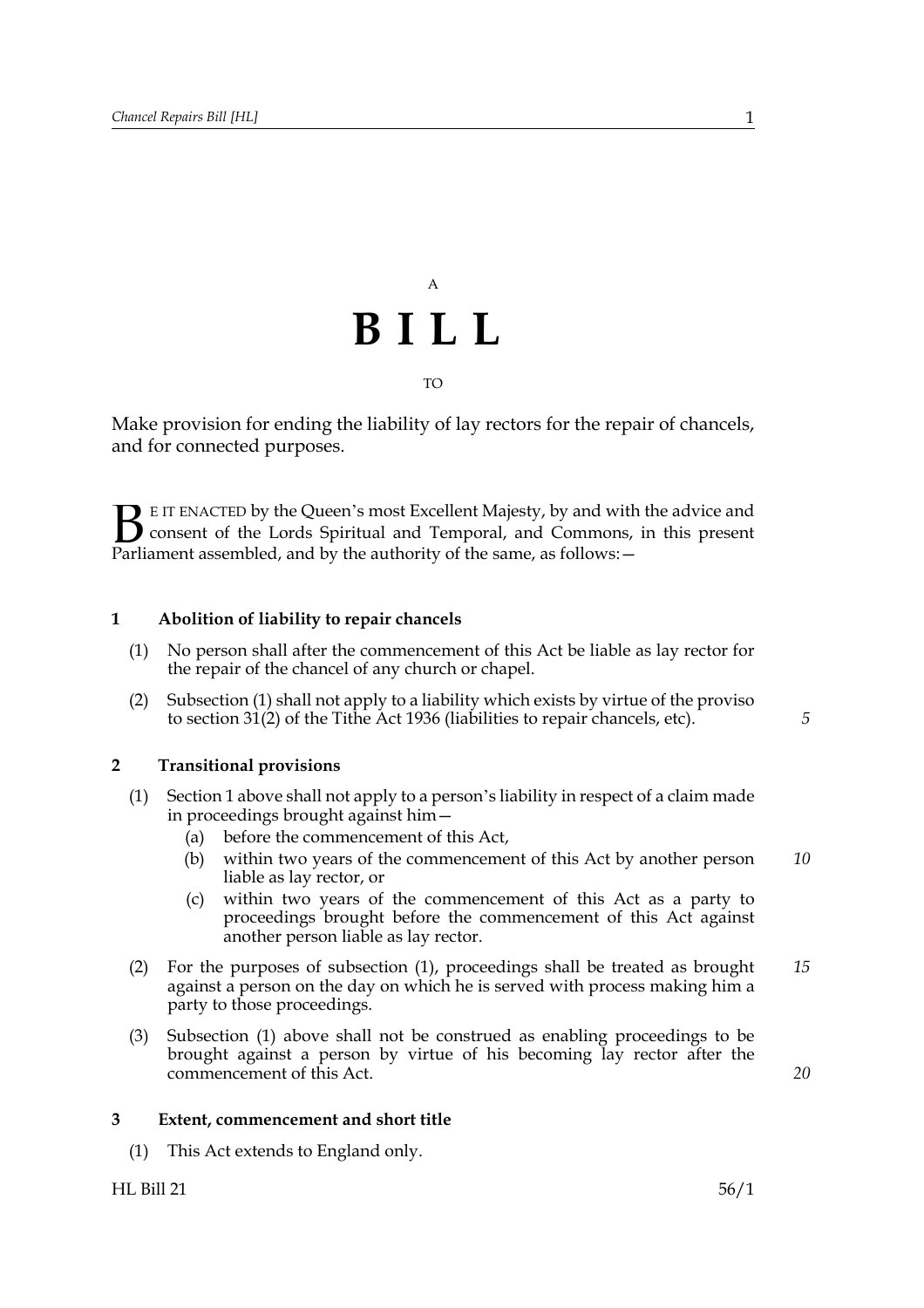- (2) This Act comes into force on the day it is passed.
- (3) This Act may be cited as the Chancel Repairs Act 2015.